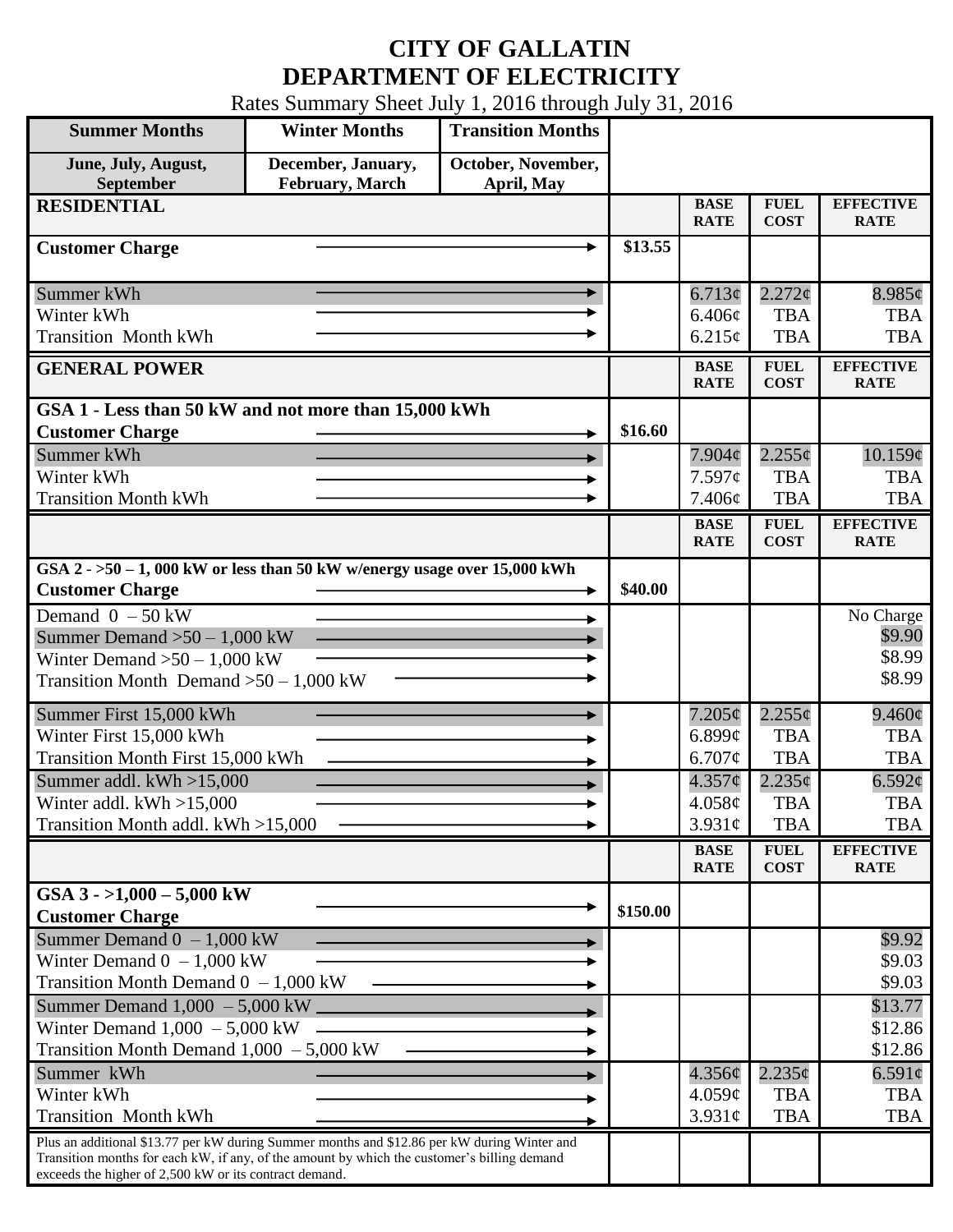## **CITY OF GALLATIN DEPARTMENT OF ELECTRICITY**

Rates Summary Sheet July 1, 2016 through July 31, 2016 Page 2

| <b>Summer Months</b>                       | <b>Winter Months</b>                  | <b>Transition Months</b>         |         |                            |                            |                                 |
|--------------------------------------------|---------------------------------------|----------------------------------|---------|----------------------------|----------------------------|---------------------------------|
| June, July, August,<br><b>September</b>    | December, January,<br>February, March | October, November,<br>April, May |         |                            |                            |                                 |
| <b>GENERAL POWER CONTINUE</b>              |                                       |                                  |         | <b>BASE</b><br><b>RATE</b> | <b>FUEL</b><br><b>COST</b> | <b>EFFECTIVE</b><br><b>RATE</b> |
| <b>SGSB Demands from 5,001 - 15,000 kW</b> |                                       |                                  |         |                            |                            |                                 |
| <b>Customer Charge</b>                     |                                       |                                  | \$1,500 |                            |                            |                                 |
| Summer Demand $5,000 - 15,000$ kW-         |                                       |                                  |         |                            |                            | \$19.48                         |
| Winter Demand $5,000 - 15,000$ kW-         |                                       |                                  |         |                            |                            | \$16.39                         |
| Transition Month Demand 5,000 - 15,000 kW  |                                       |                                  |         |                            |                            | \$13.33                         |
| Summer kWh                                 |                                       |                                  |         | $2.949\mathcal{C}$         | 2.193¢                     | $5.142\varphi$                  |
| Winter kWh                                 |                                       |                                  |         | 2.508¢                     | <b>TBA</b>                 | <b>TBA</b>                      |
| <b>Transition Month kWh</b>                |                                       |                                  |         | 2.408¢                     | <b>TBA</b>                 | <b>TBA</b>                      |
|                                            |                                       |                                  |         | <b>BASE</b><br><b>RATE</b> | <b>FUEL</b><br><b>COST</b> | <b>EFFECTIVE</b><br><b>RATE</b> |
|                                            |                                       |                                  |         |                            |                            |                                 |
| MSB Demands greater than 5,000 kW          |                                       |                                  |         |                            |                            |                                 |
| <b>Customer Charge</b>                     |                                       |                                  | \$1,500 |                            |                            |                                 |
| Onpeak Summer Demand > 5,000               |                                       |                                  |         |                            |                            | \$9.52                          |
| Onpeak Winter Demand > 5,000               |                                       |                                  |         |                            |                            | \$8.63                          |
| Onpeak Transition Month Demand > 5,000 -   |                                       |                                  |         |                            |                            | \$8.63                          |
| <b>Max Demand</b>                          |                                       |                                  |         |                            |                            | \$2.14                          |
| <b>Offpeak Excess of Contract Demand</b>   |                                       |                                  |         |                            |                            |                                 |
| Summer                                     |                                       |                                  |         |                            |                            | \$9.52                          |
| Winter                                     |                                       |                                  |         |                            |                            | \$8.63                          |
| Transition                                 |                                       |                                  |         |                            |                            | \$8.63                          |
| <b>Onpeak Summer kWh</b>                   |                                       |                                  |         | 5.365 $\phi$               | 2.193¢                     | 7.558¢                          |
| <b>Onpeak Winter kWh</b>                   |                                       |                                  |         | 4.305¢                     | <b>TBA</b>                 | <b>TBA</b>                      |
| <b>Onpeak Transition Month kWh</b>         |                                       |                                  |         | 3.331c                     | <b>TBA</b>                 | <b>TBA</b>                      |
| Offpeak Summer kWh First 200 HUD           |                                       |                                  |         | $3.042\phi$                | 2.193¢                     | $5.235\sigma$                   |
| Offpeak Summer kWh Next 200 HUD            |                                       |                                  |         | $0.284\mathcal{C}$         | 2.193¢                     | $2.477$ ¢                       |
| <b>Additional HUD</b>                      |                                       |                                  |         | $0.046\phi$                | 2.193¢                     | $2.239$ ¢                       |
| Offpeak Winter kWh First 200 HUD           |                                       |                                  |         | $3.250\phi$                | <b>TBA</b>                 | <b>TBA</b>                      |
| Offpeak Winter kWh Next 200 HUD            |                                       |                                  |         | $0.284\phi$                | <b>TBA</b>                 | <b>TBA</b>                      |
| <b>Additional HUD</b>                      |                                       |                                  |         | $0.046\phi$                | <b>TBA</b>                 | <b>TBA</b>                      |
| Offpeak Transition kWh First 200 HUD       |                                       |                                  |         | 3.331¢                     | <b>TBA</b>                 | <b>TBA</b>                      |
| Offpeak Transition kWh Next 200 HUD        |                                       |                                  |         | $0.284\phi$                | <b>TBA</b>                 | <b>TBA</b>                      |
| <b>Additional HUD</b>                      |                                       |                                  |         | $0.046\phi$                | <b>TBA</b>                 | TBA                             |